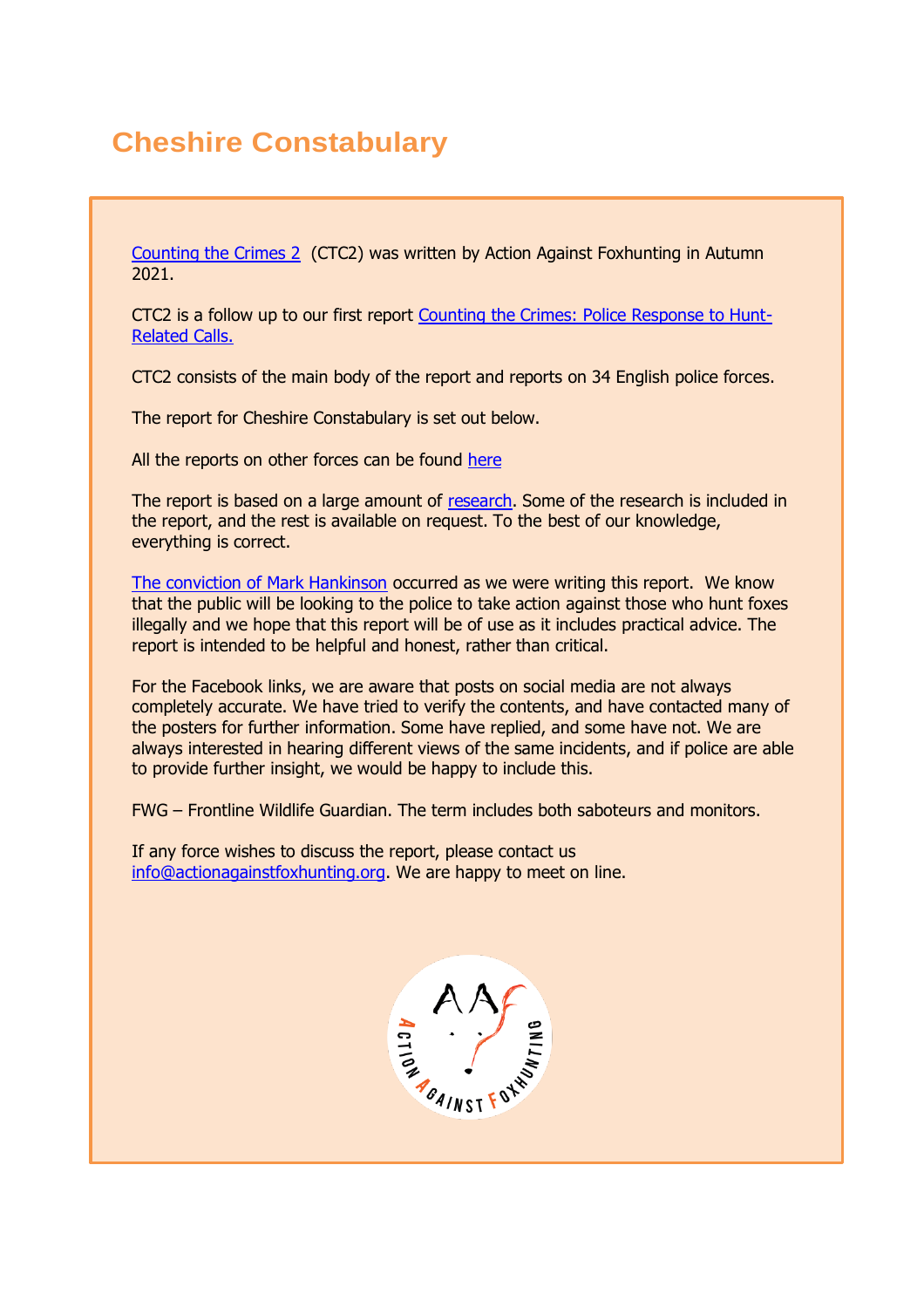**How did the force respond to CTC? You can select multiple options.**

- ✓ One email
- Exchange of emails
- ✓ Meeting
- No response at all

#### **For Email response - was the response detailed?**

- Yes
- ✓ No

#### **How do you rate the response?**

| $1 2 3 4 5$    |  |  |
|----------------|--|--|
| $ \sqrt{$ $ -$ |  |  |

### **Why have you given this rating?**

The response was not given until we met.

#### **Were there follow up emails and did the force reply?**

✓ Yes

– No

1 2 3 4 5 − − ✓ − −

#### **Why have you given this response?**

We appreciate the time that Cheshire Police took to engage with us.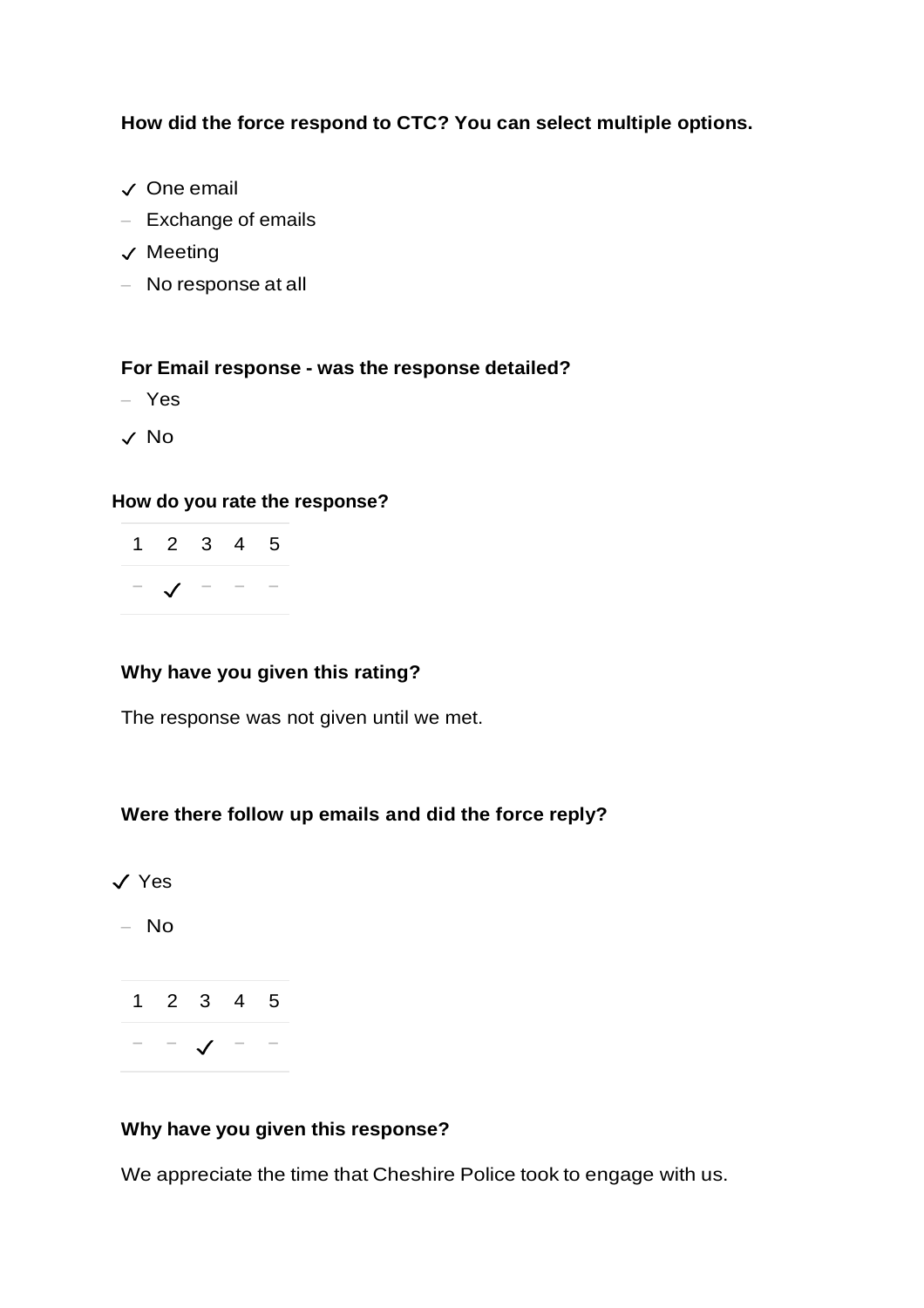### **For the forces who met with us, how open were they?**

$$
\begin{array}{ccccccccc}\n1 & 2 & 3 & 4 & 5 \\
& - & - & \sqrt{ & - & -}\n\end{array}
$$

# **For the forces who met with us, how useful was the meeting?**

1 2 3 4 5 − − ✓ − −

### **Why have you given this response?**

At the time, the meeting appeared useful and we learned a lot about Cheshire's response to hunt-related incidents. However, following the meeting, we spoke in detail to the FWGs in Cheshire and some felt that the officers in the meeting were trying to present too positive a picture of what was going on in Cheshire. We did note at the time that Cheshire Police were content with their response to illegal hunting. We all know that they still have not had a successful prosecution, despite the active involvement of a Cheshire MP.

There does appear to be a difference of opinion about the police between antihunting groups in the county. This difference of opinion makes it difficult for AAF to judge what is happening in Cheshire.

#### **How willing was this force to take on board what we said?**

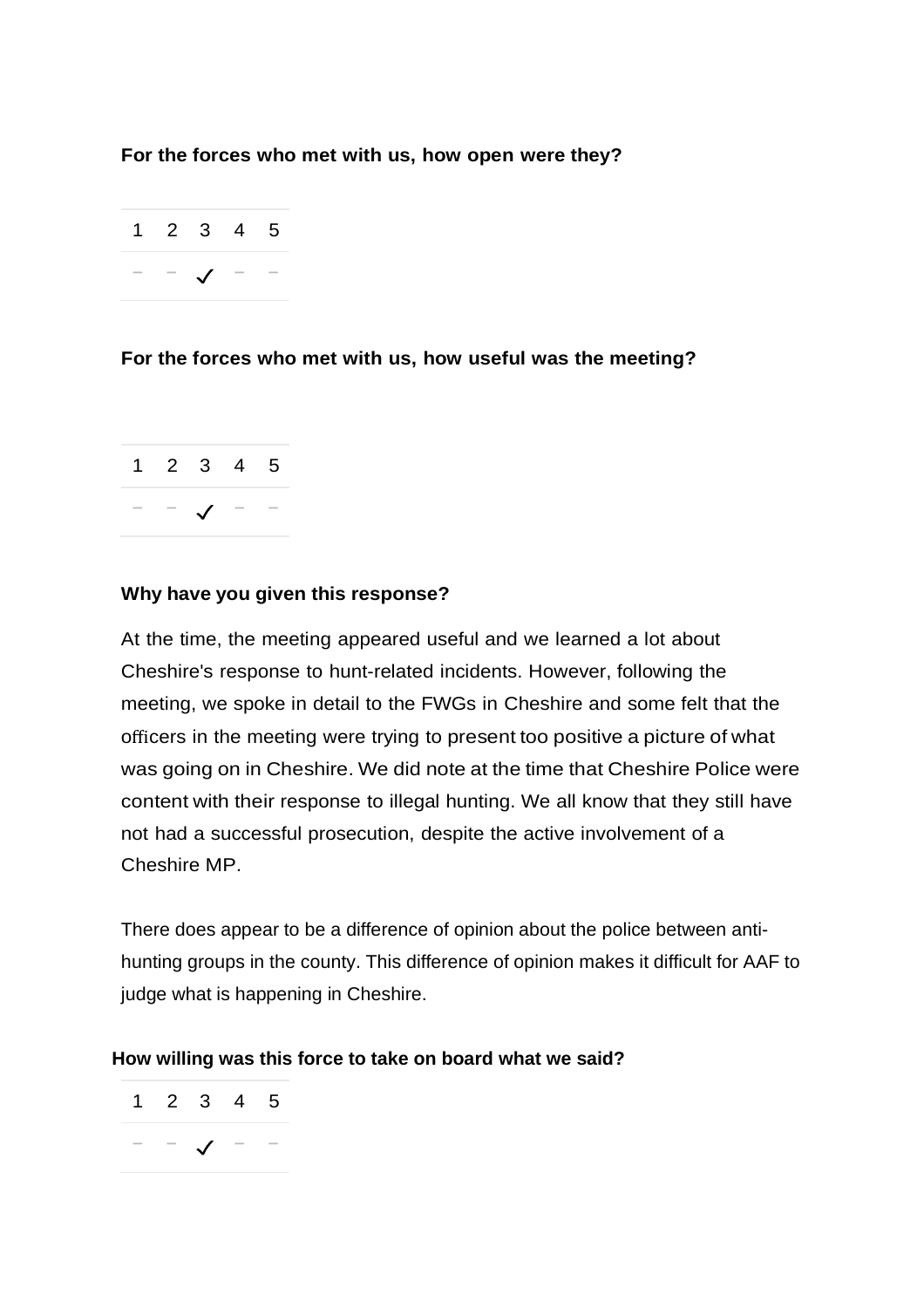# **Why have you given this response?**

They appeared to be open to information. A detective sat and took notes all the way through. However as before - difficult with Cheshire. They agreed to a meeting, gave a fair bit of feedback and information but how they see things contrasts with how some FWGs see the situation in Cheshire.

# **FOR ALL FORCES - Has THIS force taken any actual steps to improve their relationship with FWGs?**

- ✓ Yes
- No
- Other

# **What steps have they taken?**

They have had meetings with FWG groups. They have also appointed a police liaison officer.

A force of contrasts here again. One set of monitors they get on with. The rest appear to have at least some doubts.

# **Does this force have an aide memoire or any guide to policing illegal hunting?**

✓ Yes

– No

# **What do you think of the guide/aide memoire?**

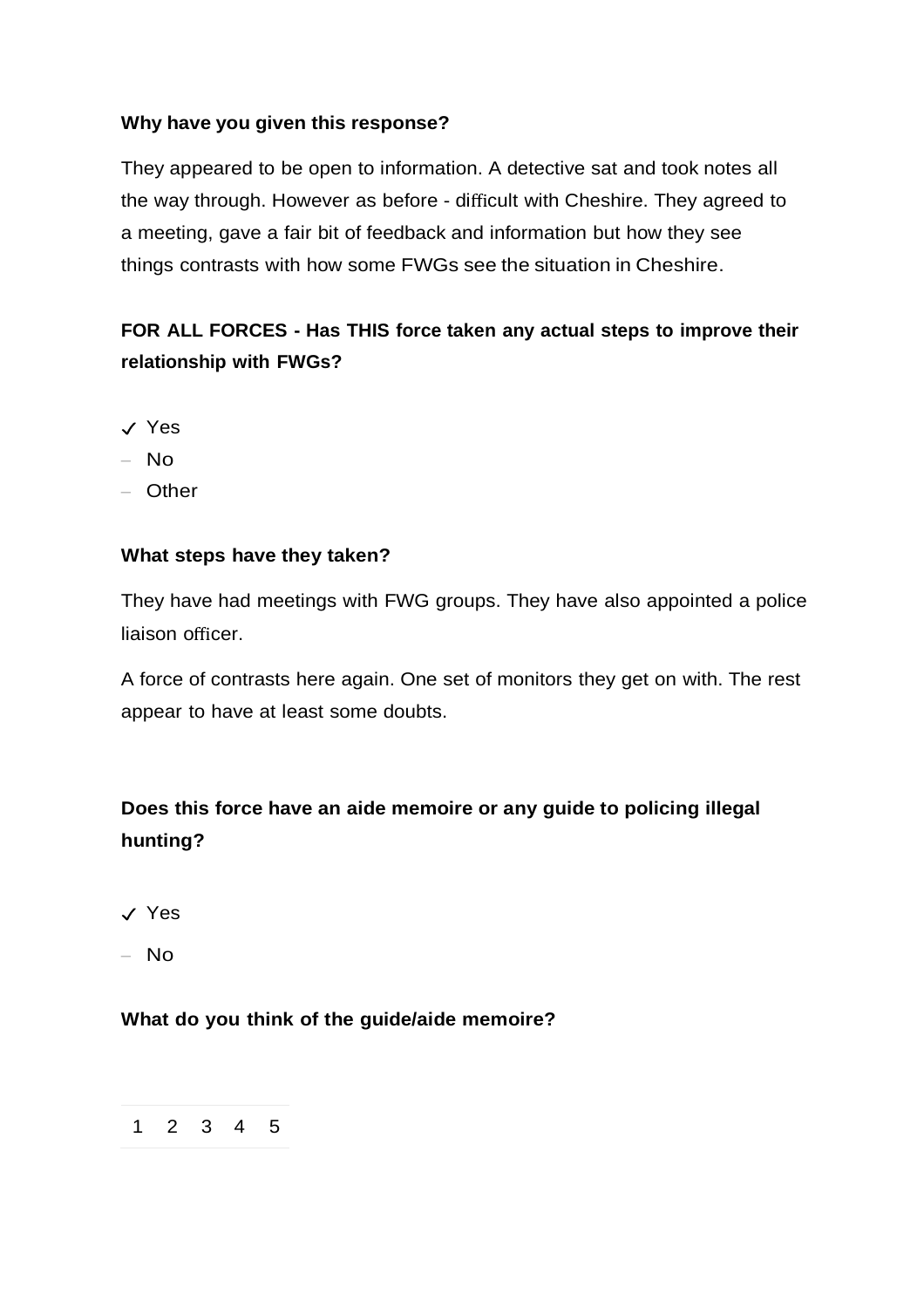$\sqrt{ - - -$ 

#### **Why have you given this response?**

The good points are that a) they have one and b) it is about illegal hunting. However, it is generalised and lacks detail. It also refers to FWGs as "protesters", which is incorrect.

### **How well trained are the police in this force?**

1 2 3 4 5 − − − ✓ −

#### **Why have you given this response?**

Cheshire Police told us that all frontline officers likely to attend a hunt-related call will be appropriately trained.

# **How do you rate this force's behaviour in the field with regard to illegal foxhunting and incidents involving FWGs?**

- Usually appear biased
- ✓ Sometimes appear biased
- Rarely appear biased
- Never appear biased

#### **Why have you given this response?**

Hit reports show that FWGs are sometimes the target for police, and not the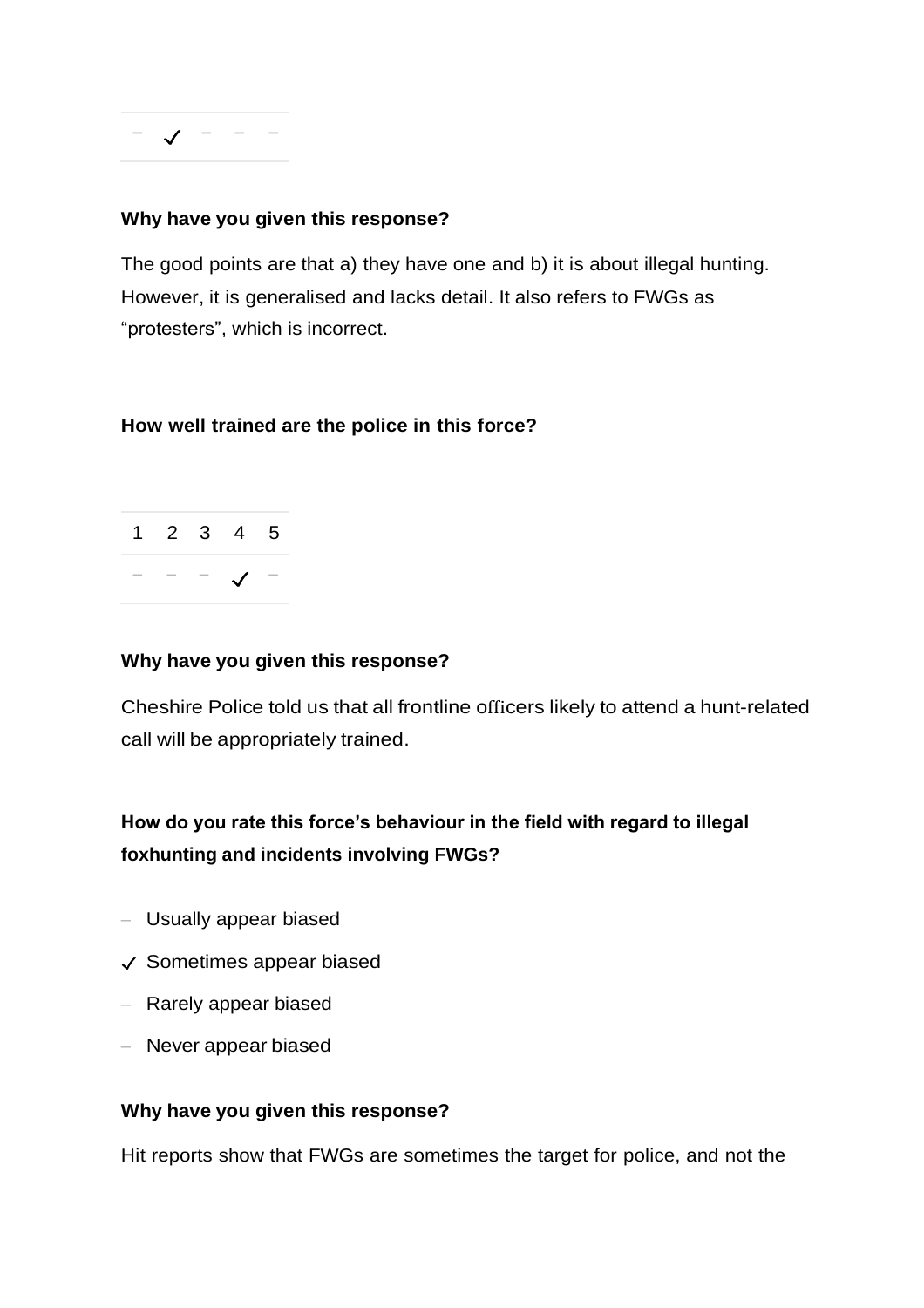hunt.

There are a number of FWG groups and independent monitors operating in Cheshire and we spoke to several of them, more than any other area. They have varying relationships with Cheshire police. One particular officer in this force appears to influence opinions considerably. One group is happy to work with him and his teams. Some groups and individuals say they prefer not to workwith him and others refuse to deal with him at all. This situation was apparently not the case with past officers who appeared to be respected by most FWGs. Friction often escalates when this officer posts on The Rural Crime team Facebook Page. Other police forces have found themselves in this situation. Most that we are aware of have (eventually) moved the officer to another area of the force.

Some of the comments received re Cheshire from FWGs:

- WCOs ignore terrier men
- They allow blatant cub hunting
- Non WCO officers at hunting events were described as 'clueless'
- "The police are concerned about public order first and foremost"
- The officer referred to above "does come across as biased" (the police say the opposite is true of all the above)

• "Some of the WCO's I've had dealings with when called out seem to have some grasp of the Hunting Act and there have been occasions where they've been helpful. Alas there are other WCOs who have been very stand-offish with us monitors/sabs only to then be seen acting very differently with hunt/support.

- The police allow the hunt to continue hunting after a kill
- Cheshire police are good with badger crime
- Cheshire are "more pro active than some other forces I've worked with"
- Comment from Cheshire Police: "The hunt have shown FWGs their trails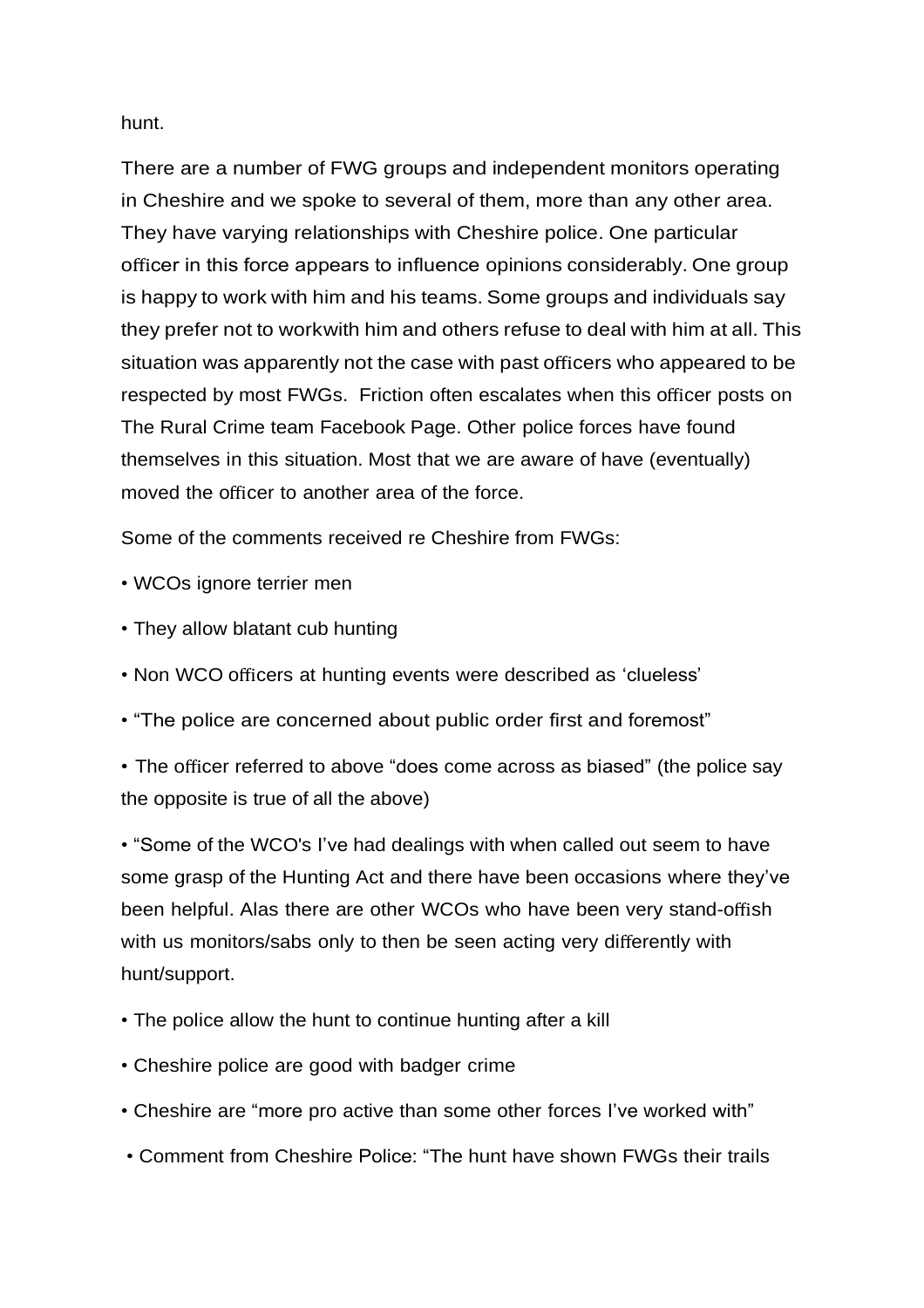and scents (FWGs we spoke to were completely unaware this ever happening)

• Cheshire police do investigate fox kills but cases are generally not pursued by the CPS (this isn't disputed).

**Looking at the response to our FOI asking about police systems and organisation with regard to foxhunting, how do you rate their ability to take action on illegal foxhunting?**



# **Why have you given this rating?**

Despite all their efforts, Cheshire Police seem unable to stop illegal hunting.

# **Do you think the force focuses too heavily on public order as opposed to dealing with illegal foxhunting?**

- ✓ Yes
- No
- Other

# **Why have you given this response?**

Hit reports show very little action about illegal foxhunting, but a great deal of action surrounding public order. However, we have had three positive reports from FWGs about Cheshire Police (our own survey).

# **Overall, how do you rate this force?**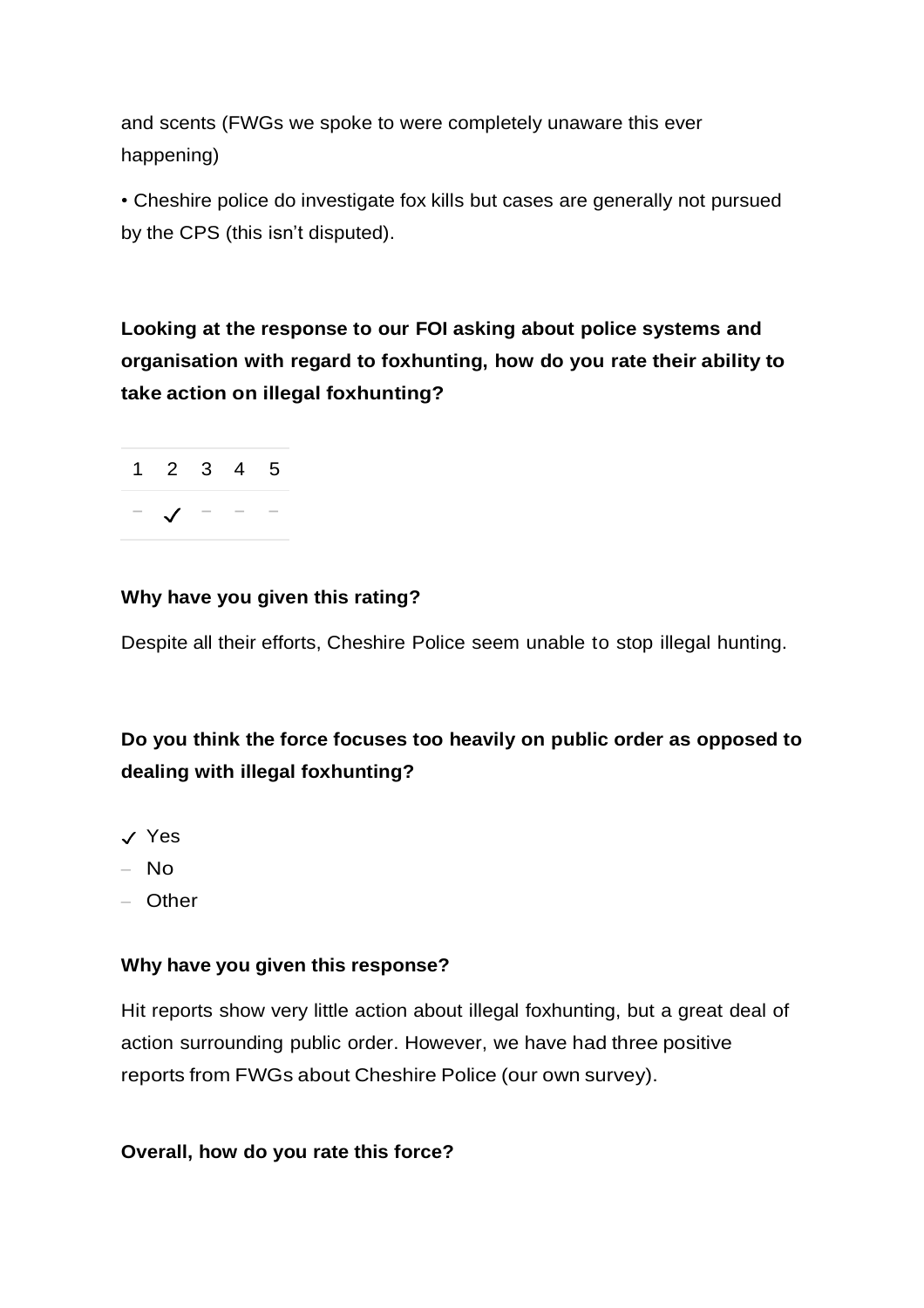

#### **Any other comments?**

This force appears to be in stalemate regarding the effective policing of illegal fox hunting as per the comments above under the'biased' options.

Regardless of the outcome of any court cases relating to the Hunting Office webinars which were exposed November 2020, what was stated in the recordings cannot be unsaid. The Hunting Office made it clear trail hunting IS fox hunting and there was much talk about ways to create a "smokescreen" to cover up illegal hunting. Disrespectful comments were made about the police. The Hunting Office represents all registered hunts in England and Wales therefore the discussions were relevant to all police forces.

#### **In the opinion of AAF, how can this force improve?**

Cheshire Police willingly engaged with AAF. They replied to follow up emails promptly. However, one WCO is causing a great deal of damage to the relationship between the force and FWGs. We have looked into FWG complaints against this officer and have concluded that the FWGs have a reasonably sound basis to be wary of him. Cheshire Police say that they want to improve relations between them and the FWGs, but this isn't going to happen when there is such a significant reason for the FWGs to distrust the police. In our opinion, this officer should not be a WCO. Even if the bias is "perceived" rather than actual, the damage is done. Trust is crucial.

All officers would benefit from a much greater understanding of the issues surrounding illegal hunting and the motivations of FWGs. We have created three helpful documents: [Practical Advice for All Officers](https://www.actionagainstfoxhunting.org/wp-content/uploads/2021/11/B-1411-Practical-Advice-for-all-Police-Forces.pdf) – this includes training advice